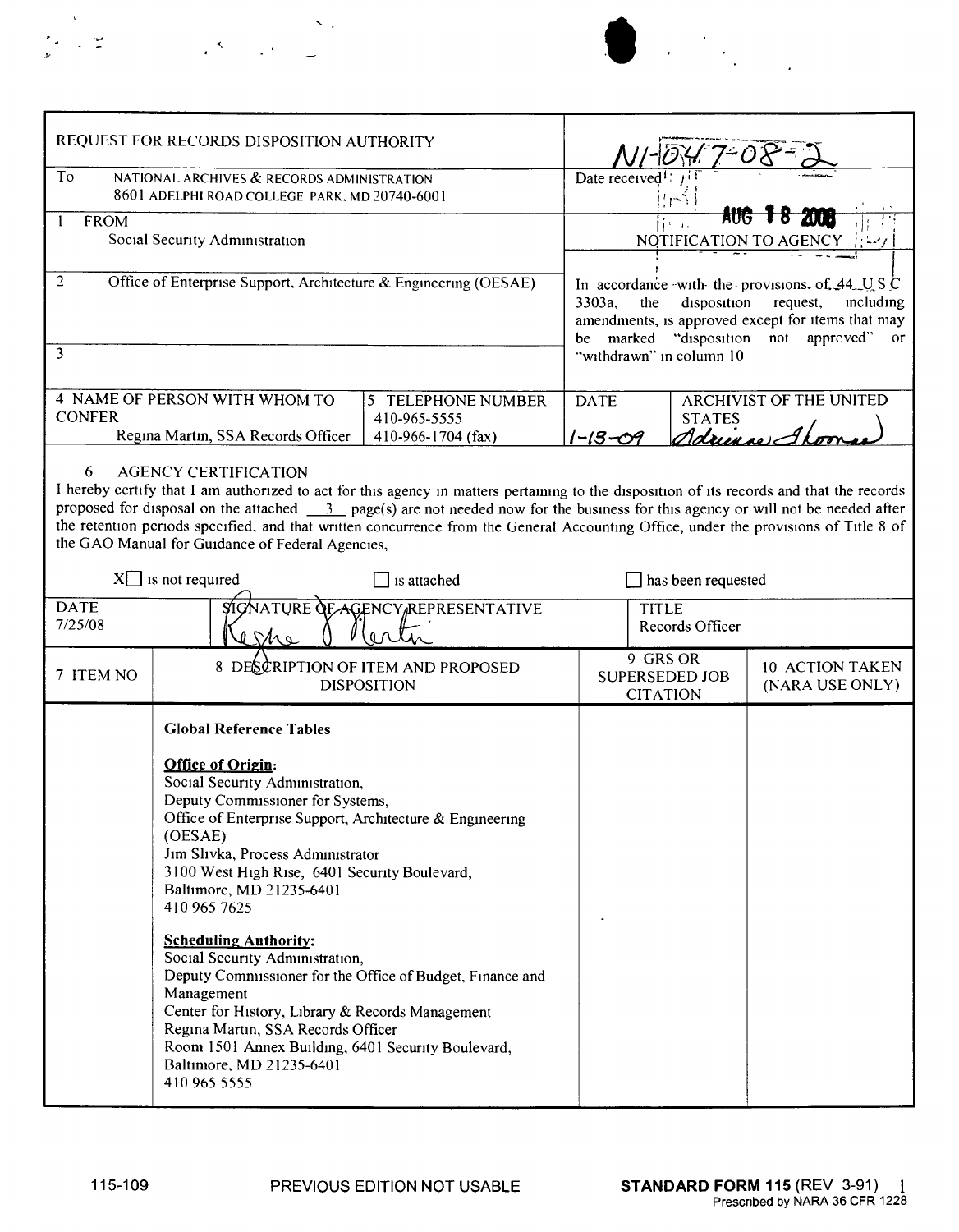

 $\mathcal{L}^{\mathcal{L}}(\mathcal{L}^{\mathcal{L}})$  and  $\mathcal{L}^{\mathcal{L}}(\mathcal{L}^{\mathcal{L}})$ 

Global Reference Tables (GRT) provide standardized code structures for use throughout the SSA's electronic systems The tables standardize code structures and code usage of Agency data, specifymg logical and physical meanings within vanous data stores and applications GRTs are an internal Agency reference

 $\bullet$ 

## Disposition:

t

Temporary Destroy when no longer needed to ensure access to and use of electronic records for their authonzed retention per ods References used to describe permanent records systems will be transferred to NARA as part of the documentation of those systems